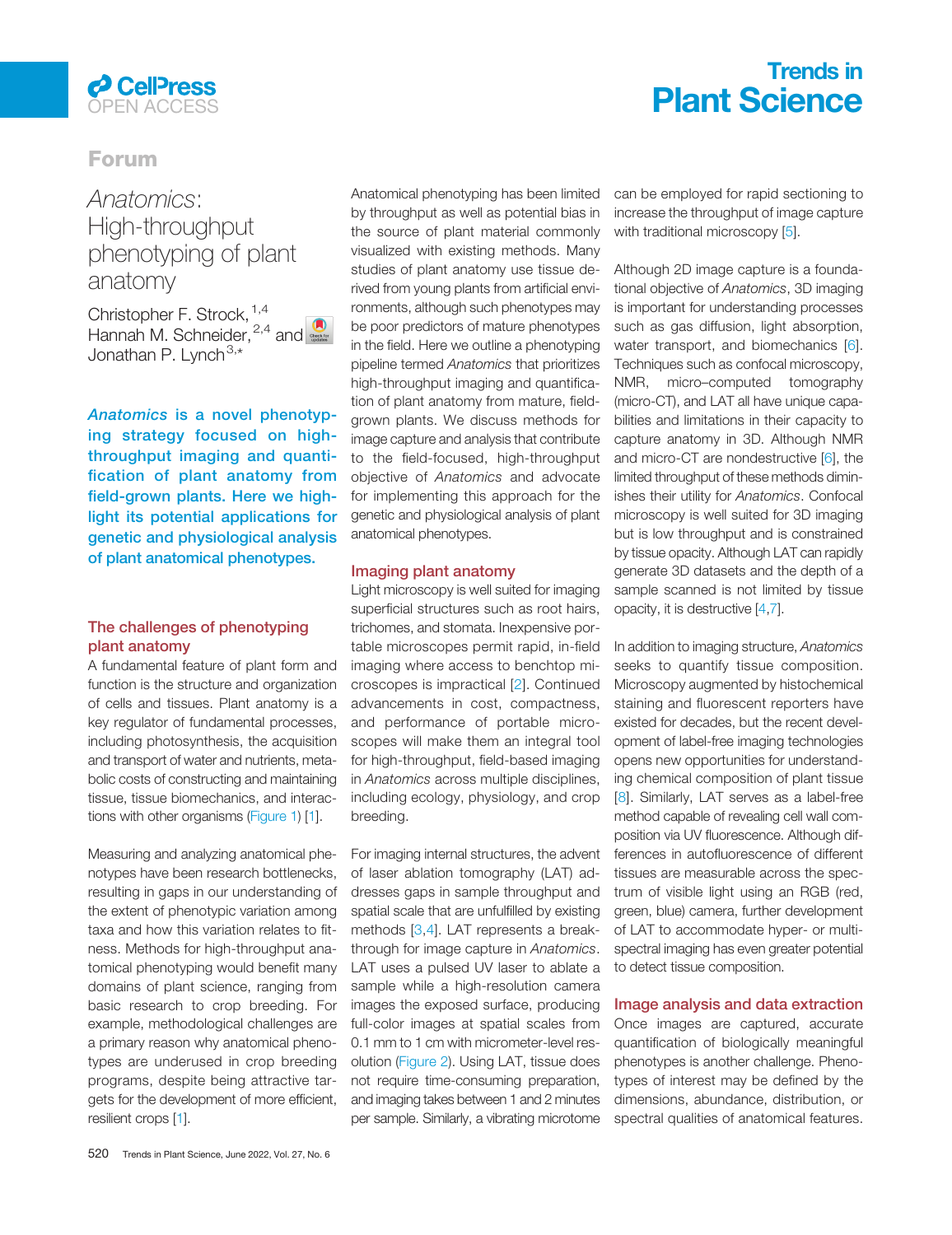# <span id="page-1-0"></span>Trends in Plant Science





#### **[Trends in Plant Science](Image of Figure 1)**

Figure 1. Examples of anatomical features that can be visualized throughout various plant organs using laser ablation tomography. Here we show cross-sectional and longitudinal views of leaves, brace roots, and subterranean roots in field-grown maize plants. This figure was created using BioRender (<https://biorender.com/>).

Because a core objective of Anatomics is to determine the genetic control of anatomical phenotypes, accurate and precise measurement is crucial for the identification of genes that may have small allelic effect sizes.

Extracting quantitative data from anatomical images requires the resolution and segmentation of specific tissues or cells. Depending on image complexity and consistency, feature identification and measurement may employ manual, semiautomated, or fully automated processes. Although generic software, such

as ImageJ, offers user-friendly tools as well as adaptability and automation through macro-directed batch analyses, such tools are not designed for rapid processing of more complex features across diverse tissues and taxa. Nevertheless, a variety of open-source and commercial platforms that rely on traditional preprocessing and segmentation techniques are available to develop fully automated image analysis pipelines for specific applications [\[9\]](#page-3-0). Automation using traditional segmentation methods works well where sample collection and image capture methods are uniform and features are consistent in size, shape, contrast, and position. Extensive modifications of image processing are required when applied to diverse image sets, and pipelines using traditional methods often benefit from the inclusion of semiautomated processes that require user input. More sophisticated detection methods such as template matching, maximum stable external region extraction, and wavelet spot detection have been used to automate the identification of features to good effect [\[10\]](#page-3-0).

Advances in computer vision and machinelearning techniques will be useful for improving the throughput of image analysis in Anatomics. Deep learning approaches that build on convolutional neural networks have already been employed in a variety of plant phenotyping tasks [\[11\]](#page-3-0). Nevertheless, such methods often require a large amount of training data and currently excel at extracting data from a specific sample type and collection procedure [[10](#page-3-0)].

Increasing capacity in computing power and image analysis tools will be especially useful for the quantification of 3D structures. 3D analysis of anatomical features is essential for accurate estimates of volume and surface area, understanding spatial relationships, and analyzing flux networks [[6\]](#page-3-0). This is a nascent area of research limited by computationally demanding image processing methods that require extensive human interaction.

For a full array of image analysis software for Anatomics, a repository of opensource tools can be found at [https://](https://www.quantitative-plant.org) [www.quantitative-plant.org](https://www.quantitative-plant.org) [\[9](#page-3-0)].

### Case studies of Anatomics

In Anatomics, throughput of image capture and analysis from field-grown samples is essential to phenotype large populations and conduct genetic analysis. The utility of Anatomics in this context has been demonstrated in several recent studies where it was used to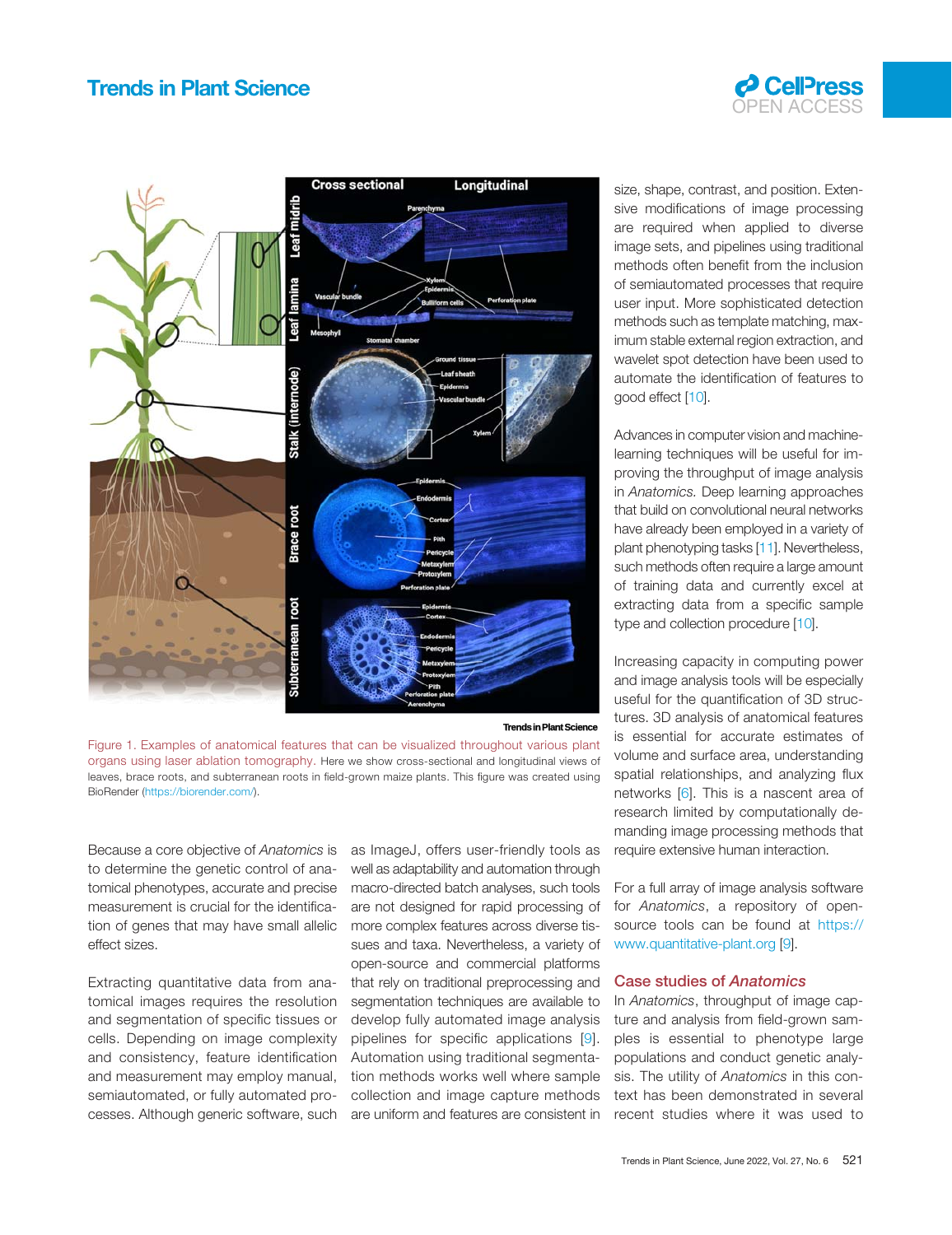## Trends in Plant Science

<span id="page-2-0"></span>



**[Trends in Plant Science](Image of Figure 2)**

Figure 2. Visualization of the Anatomics pipeline from sample collection through identification of genetic markers. Samples are (1) collected from field-grown plants and preserved in 75% (vol/vol) ethanol, (2) imaged directly from storage in ethanol with laser ablation tomography (LAT), (3) images are phenotyped using image analysis software, and (4) genetic markers are identified. The LAT is composed of a pulsed UV laser (1), which is modified through beam-shaping optics (2) to create a 'cutting sheet' (3) and directed onto a sample of plant tissue (4). The sample is advanced into the ablation plane by a motorized stage (5) while a high-resolution camera (6) images the anatomy that is exposed as the tissue is ablated.

quantify heritable anatomical variation in field-grown plants. Anatomics has been used to phenotype diverse tissues, including roots, leaves, stems, and seeds, as well as across diverse species ranging from monocots and dicots, annual and perennial, landraces and modern cultivars, and tropical and temperate species (e.g., [1[,4](#page-3-0),[7,12,13](#page-3-0)]). In one example, LAT was used to image approximately 10 000 field-grown maize roots. These images were then phenotyped semiautomatically with RootScan software to extract eight anatomical phenotypes related to the root cortex, metaxylem, and stele. A genome-wide association study (GWAS) was then run to identify over 120 candidate genes associated with these anatomical phenotypes and their plastic responses to drought [\[13](#page-3-0)].

In another example, Anatomics was used to discover a novel anatomical phenotype

in cereals, multiseriate cortical sclerenchyma (MCS), which is important for the penetration of roots into compacted soils. LAT was uniquely capable of imaging thousands of maize and wheat root samples to quantify genotypic differences for MCS based on autofluorescent spectra and cortical anatomy. More than 3000 images were phenotyped using MIPAR software, and resulting data were used in GWAS and quantitative trait locus mapping to identify and confirm a candidate gene associated with MCS in maize on chromosome 9  $[12]$  $[12]$ .

Finally, Anatomics may also benefit from increasingly powerful in silico tools, by which anatomical phenotypes are used to parameterize functional-structural models that can simulate how variation in plant anatomy may influence processes such as water transport, nutrient acquisition, tissue maintenance cost, and gas exchange [1,[14](#page-3-0)]. Characterizing anatomical variation and using this information to model complex, nonlinear relationships at the anatomical scale will be key in understanding how such variation affects plant and ecosystem function [\[14](#page-3-0)].

### Concluding remarks

Prioritizing throughput of anatomical imaging and analysis affords researchers the opportunity to characterize the extent of phenotypic variation for plant anatomy, identify the genetic architecture of anatomical phenotypes, and understand the utility of this variation for plant fitness. Technologies that facilitate these research objectives in mature, field-grown plants are fundamental to Anatomics. Advances in computing power, machine learning, 3D imaging, hyperspectral imaging, and functional-structural modeling will continue to improve the throughput and breadth of information captured by this pipeline in the future. Anatomics will permit greater understanding of plant anatomy in basic plant biology and will have multiple applications in agriculture and ecology.

#### Declaration of interests

The authors have no interests to declare.

<sup>1</sup> Breeding Insight, Cornell University, Ithaca, NY, USA <sup>2</sup>Centre for Crop Systems Analysis, Wageningen University & Research, Wageningen, The Netherlands <sup>3</sup>Department of Plant Sciences, The Pennsylvania State University, State College, PA, USA 4 Co–first authors

\*Correspondence: jpl4@psu.edu (J.P. Lynch). <https://doi.org/10.1016/j.tplants.2022.02.009>

© 2022 The Author(s). Published by Elsevier Ltd. This is an open access article under the CC BY-NC-ND license (<http://creativecommons.org/licenses/by-nc-nd/4.0/>).

#### References

- Lynch, J.P. et al. [\(2021\) Root anatomy and soil resource](http://refhub.elsevier.com/S1360-1385(22)00051-6/rf0005) [capture.](http://refhub.elsevier.com/S1360-1385(22)00051-6/rf0005) Plant Soil 466, 21-63
- Liu, Y. et al. [\(2021\) Pocket MUSE: An affordable, versatile](http://refhub.elsevier.com/S1360-1385(22)00051-6/rf0010) and high-performance fl[uorescence microscope using a](http://refhub.elsevier.com/S1360-1385(22)00051-6/rf0010) smartphone. [Nat. Commun. Biol.](http://refhub.elsevier.com/S1360-1385(22)00051-6/rf0010) 4, 334
- Hall, B. et al. [\(2019\) Three-dimensional analysis of biological](http://refhub.elsevier.com/S1360-1385(22)00051-6/rf0015) [systems via a novel laser ablation technique.](http://refhub.elsevier.com/S1360-1385(22)00051-6/rf0015) J. Laser Appl. [31, 022602](http://refhub.elsevier.com/S1360-1385(22)00051-6/rf0015)